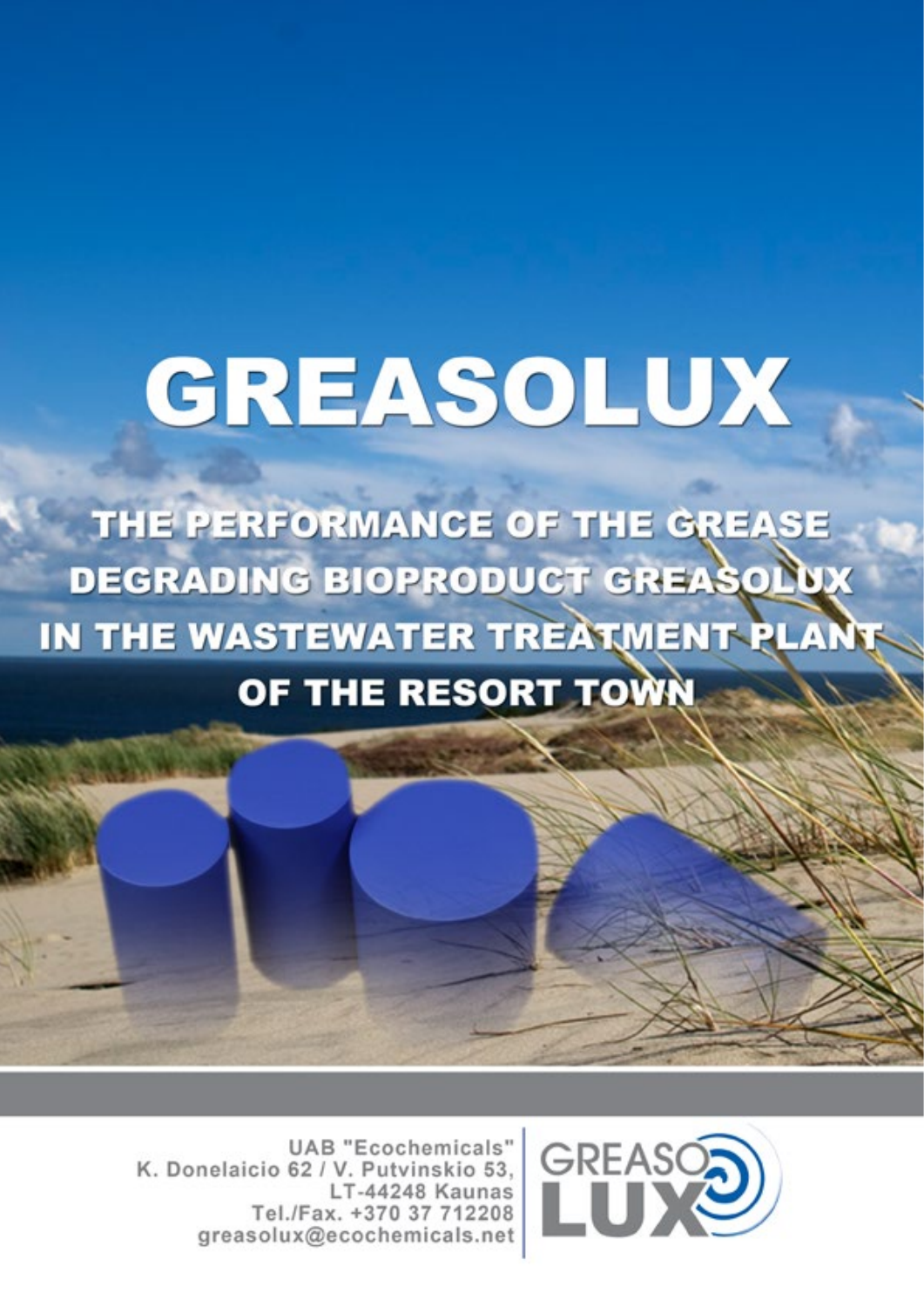## THE PERFORMANCE OF THE GREASE DEGRADING BIOPRODUCT GREASOLUX IN THE WASTEWATER TREATMENT PLANT OF THE RESORT TOWN

#### Problem

One of the Lithuanian resort towns, during the warm period of year, continuously had problems with the fat, oil and grease (FOG) accumulation in the sewer lines and wastewater treatment plant. The highly polluted wastewater directly impacted the treatment plant in the following ways:

**• Increased grease accumulation in sewer lines and lift stations;**

**• Poor sedimentation of the active sludge in the secondary clarifiers;**

**• Poorer sludge dewatering results: lower solids content in dewatered sludge;** 

**• Greasy sludge blanket on the top of the treatment plant (see pictures).**

#### Solution

To resolve the grease accumulation problems GREASOLUX cartridges were proposed. GREASOLUX cartridges are rugged, submersible cylinders, containing highly concentrated environmentally–safe, naturally occurring microorganisms and enzymes, that slowly dissolve and are released to the wastewater.

#### **Dosing**

The daily wastewater flow to the treatment plant of the resort town consists of  $600 - 1500$  m<sup>3</sup> (depending on the season of the year).

The dose of bioproducts GREASOLUX L (4,8 kg) - 2 - 3 units at once.

The application of GREASOLUX started at the beginning of the June, 2013. Two units of GREASOLUX L were dosed to the lift stations of the resort town.

At the begining the dissolution of greasolux cartridges was very slow and the efficiency of the grease degradation was minimal due to low mixing intensity in the lift stations.

For this reason, within 14 days from the start up of GREASOLUX a third unit of bioproduct was immersed. Also the dosing location was changed – GREASOLUX L cartridges were



**1 pic.** *Samples of* GREASOLUX *cartridges*

submersed prior the aeration basin of the biological treatment plant.

A week following the third cartridge installation, the first improved performance features of the microorganisms were observed. By the end of June, 4 weeks after the beginning of GREASOLUX usage, the greasy sludge blanket on the top of the aeration tank had completely disappeared.

**GREASOLUX L cartridges completely** dissolved in 45 days.

#### Results

 After a month of GREASOLUX application the following results were observed:

The greasy sludge blanket disap**peared from the surface of the aeration zone and sedimentation tank of the wastewater treatment plant.**

**• Bad odors were significantly reduced.**

**• The efficiency of the wastewater treatment process increased – the consumption of dissolved oxygen was reduced.**

The active sludge sedimentation con**ditions and sludge dewatering results in the wastewater treatment plant improved.**